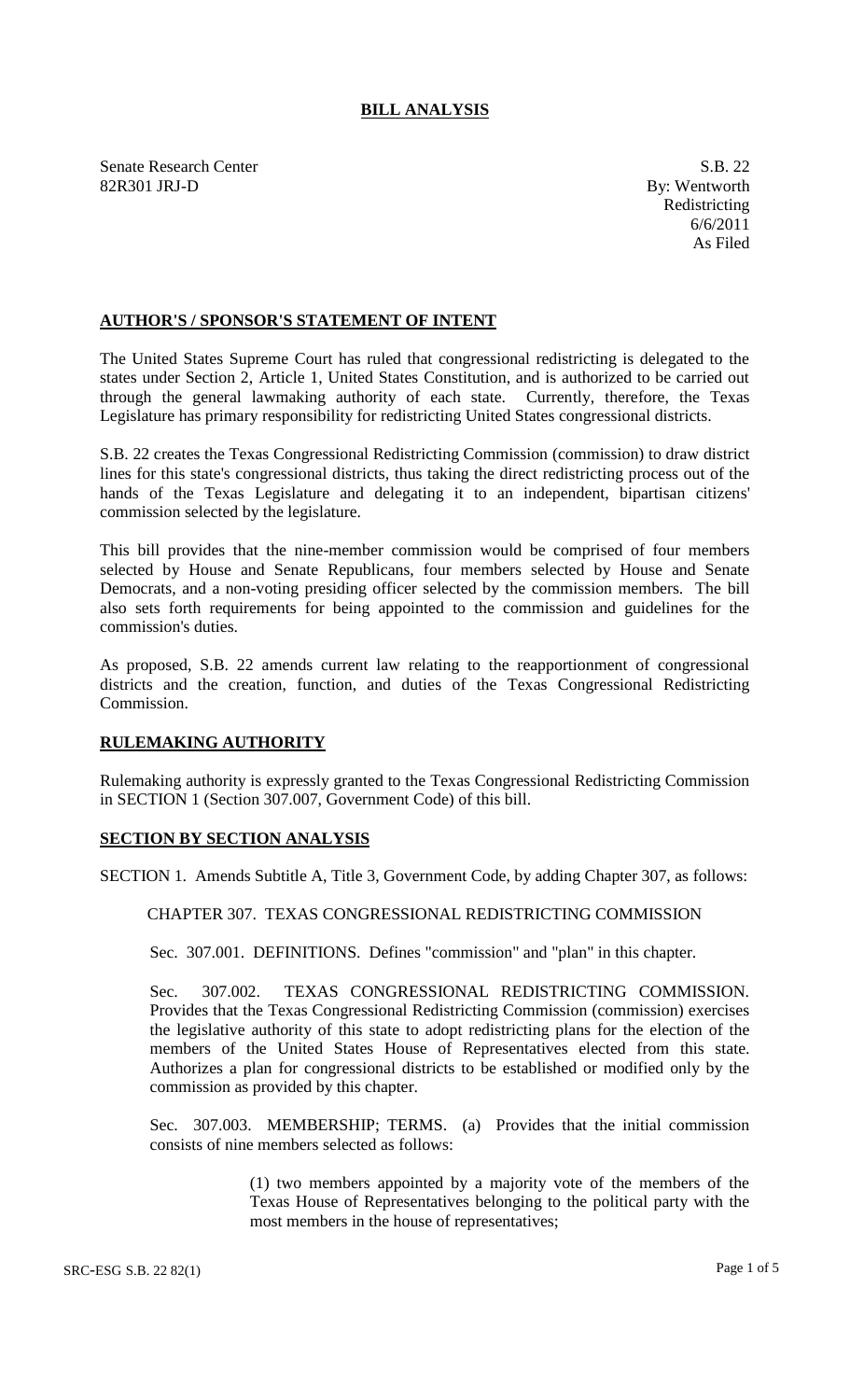(2) two members appointed by a majority vote of the members of the Texas House of Representatives belonging to the political party with the second highest number of members in the house of representatives;

(3) two members appointed by a majority vote of the members of the Texas Senate belonging to the political party with the most members in the senate;

(4) two members appointed by a majority vote of the members of the Texas Senate belonging to the political party with the second highest number of members in the senate; and

(5) one member appointed by an affirmative vote of not fewer than five of the members of the commission selected under Subdivisions (1) - (4).

(b) Provides that the member appointed under Subsection (a)(5) is a nonvoting member and serves as presiding officer of the commission.

(c) Requires each member of the commission to be a resident of this state. Requires that at least one member appointed by the Texas House of Representatives and one member appointed by the Texas Senate reside in a county not designated as a metropolitan statistical area as defined by the United States Office of Management and Budget. Requires the presiding officer of a house of the legislature, if the members of that house entitled to make an appointment to the commission cannot agree on whether the members belonging to the political party with the most members or the political party with the second highest number of members will make the appointment required by this subsection, to designate the members who must make the appointment required by this subsection.

(d) Provides that a person is not eligible to serve on the commission if the person:

(1) holds an elective public office;

(2) holds an office in a political party other than membership on a precinct committee;

(3) has served in a position described by Subdivision (1) or (2) within the two years preceding the date the person is appointed to the commission; or

(4) is required to register under Section 305.003 (Persons Required To Register) or was required to register under that section in the two years preceding the date the person is appointed to the commission.

(e) Provides that the full term of a member of the commission is a two-year term that begins on February 1 of the year ending in 1 in which the initial appointment to the position is required to be made and expires on January 31 of the next year ending in 3.

(f) Provides that a vacancy on the commission is filled in the same manner as provided by this section for the original appointment. Requires the appointing authority, if the commission is convened when the vacancy occurs or if the vacancy exists when the commission reconvenes, to fill the vacancy on or before the 20th day after the date the vacancy occurs or the commission reconvenes, as applicable. Authorizes the members of the Texas House of Representatives or Texas Senate to appoint a member of the commission to meet as necessary to make an appointment or to fill a vacancy.

(g) Requires the members of the commission appointed under Subsections  $(a)(1)$ - (4) to be appointed not earlier than January 25 or later than January 31 of each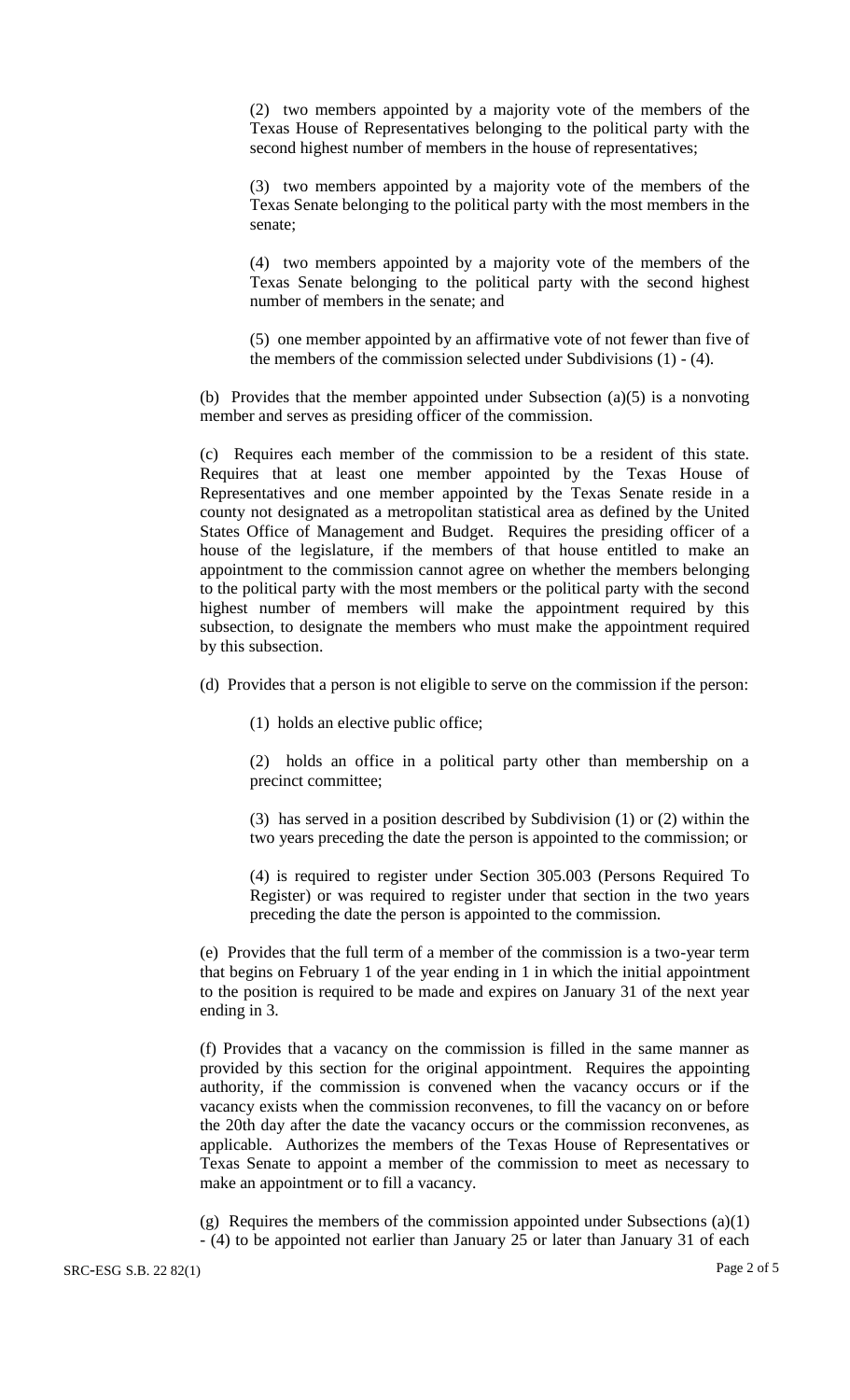year ending in 1. Requires the member appointed under Subsection (a)(5) to be appointed not later than the 30th day after the commission convenes under Section 307.008(b).

Sec. 307.004. OATH. Requires each person appointed, before serving on the commission, to take and subscribe to the constitutional oath of office.

Sec. 307.005. POLITICAL ACTIVITIES PROHIBITED. Prohibits a member of the commission from being a candidate for or campaigning for elective office while a member of the commission or actively participating in or contributing to the political campaign of a candidate for a state or federal elective office while a member of the commission.

Sec. 307.006. OPERATION OF COMMISSION. (a) Requires the legislature to appropriate sufficient money for the compensation and payment of the expenses of the commission members and any staff employed by the commission.

(b) Requires that the commission be provided access to statistical or other information compiled by the state or its political subdivisions as necessary for the commission's reapportionment duties.

Requires the Texas Legislative Council, under the direction of the commission, to provide the technical staff and clerical services that the commission needs to prepare its plans.

Sec. 307.007. DUTIES. Requires the commission to adopt rules to administer this chapter and to comply with Chapters 551 (Open Meetings) and 552 (Public Information).

Sec. 307.008. ADOPTION OF PLAN. (a) Provides that a redistricting plan or modification of a redistricting plan is adopted by a vote of not fewer than five members of the commission.

(b) Requires the commission to convene on the first business day after January 31 of each year ending in 1 and to adopt a redistricting plan for the members of the United States House of Representatives elected from this state not later than August 31 of that year, unless the federal decennial census is delivered to the appropriate officials of this state after June 1 of that year, in which event the commission is required to adopt the redistricting plan not later than the 90th day after the date the census is delivered.

Sec. 307.009. MODIFICATION OF PLAN; ADDITIONAL ACTION. (a) Authorizes the commission, except as provided by Subsection (b), to reconvene on the motion of at least four of its voting members filed with the secretary of state (SOS) at any time after the adoption of the initial congressional redistricting plan to modify that plan if the plan becomes unenforceable by order of a court or by action of any other appropriate authority or is subject to legal challenge in a court proceeding. Requires the commission, in modifying a redistricting plan, to comply with all applicable standards imposed by this chapter, but provides that the commission is not limited to modifications necessary to correct legal deficiencies.

(b) Provides that the authority of the commission to act under this chapter expires on January 31 of the next year ending in 3 unless the final judgment of a court wholly or partly invalidates a plan after that date.

Sec. 307.010. PLAN REQUIREMENTS. (a) Requires that each district, in a redistricting plan or modification of a plan adopted under this chapter:

(1) be composed of contiguous territory;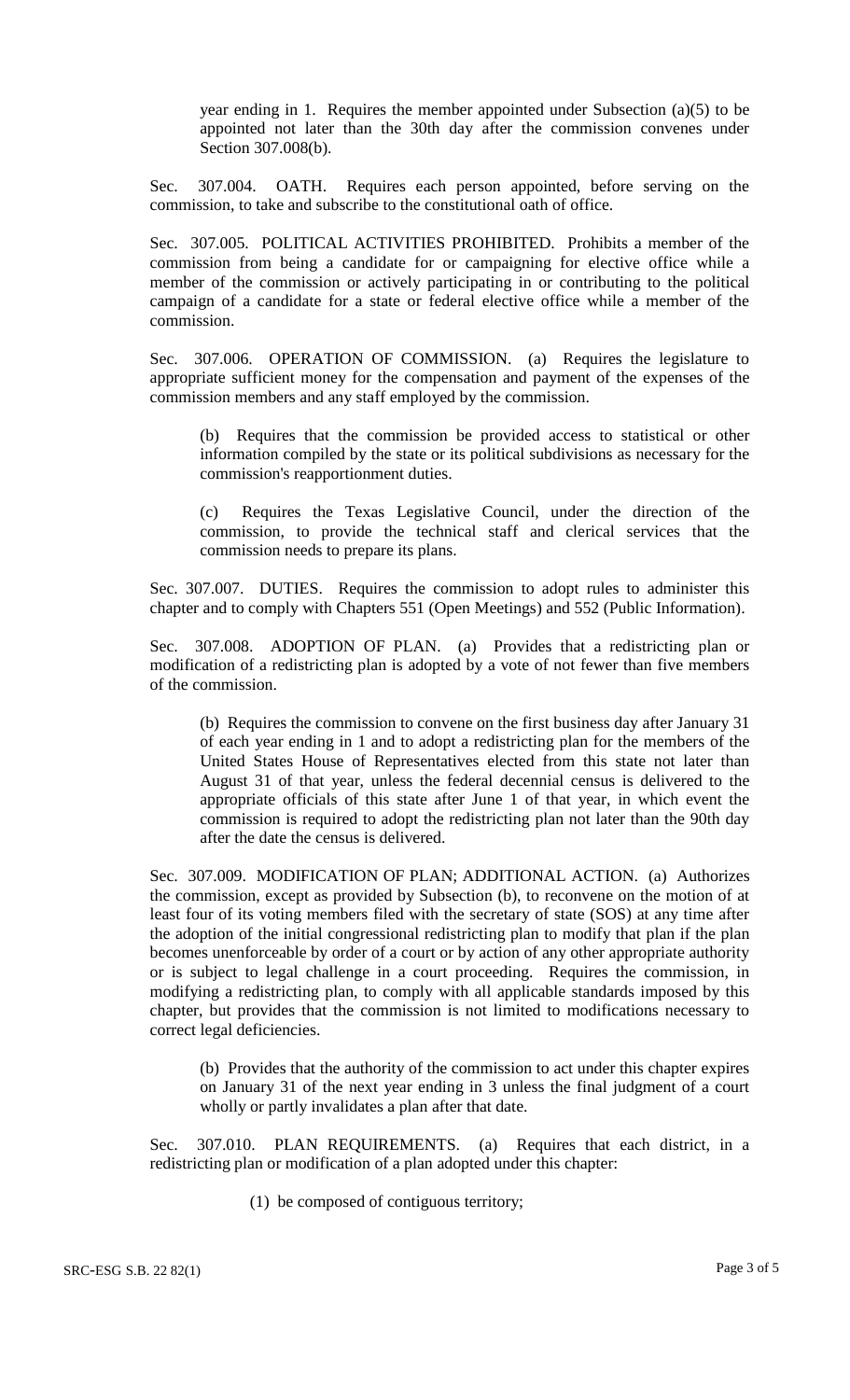(2) contain a population, excluding nonresident military personnel, as nearly equal as practicable to the population of any other district in the plan; and

(3) be, to the extent reasonable, compact and convenient and be separated from adjoining districts by natural geographic barriers, artificial barriers, or political subdivision boundaries.

(b) Requires the commission, for each plan or modification of a plan adopted by the commission, to prepare and publish a report that includes:

(1) for each district in the plan, the total population and the percentage deviation from the average district population;

(2) an explanation of the criteria used in developing the plan, with a justification of any population deviation in a district from the average district population;

(3) a map or maps of all the districts; and

(4) the estimated cost to be incurred by the counties for changes in county election precinct boundaries required to conform to the districts adopted by the commission.

(c) Requires the commission to make a copy of a report prepared under this section available to the public.

Sec. 307.011. SUBMISSION OF PLAN. Requires the commission, on adoption of a plan or modification of a plan by the commission, to submit the plan or modification to the governor, SOS, and the presiding officer of each house of the legislature.

Sec. 307.012. CESSATION OF OPERATIONS. (a) Requires the commission, following the initial adoption of the plan that the commission is required to adopt, to take all necessary steps to conclude its business and suspend operations until the commission reconvenes as provided by Section 307.009 if it does reconvene.

(b) Requires the commission to prepare a financial statement disclosing all expenditures made by the commission. Requires that the official record of the commission contain all relevant information developed by the commission in carrying out its duties, including maps, data, minutes of meetings, written communications, and other information.

(c) Provides that SOS, after the commission suspends operations, becomes the custodian of its official records for purposes of election administration. Provides that any unexpended money from an appropriation to the commission reverts to the general revenue fund.

Sec. 307.013. REAPPOINTMENT OF COMMISSION FOLLOWING COURT ACTION. (a) Requires a new commission, if the final judgment of a state or federal court invalidates all or part of a plan or otherwise makes the plan unenforceable and as of January 31 of the next year ending in 3 the commission has not modified the plan as authorized by Section 307.009 in response to the judgment, to be appointed in the manner provided by Section 307.003, except that the appointments described by Sections  $307.003(a)(1)-(4)$  must be made not later than the later of February 14 of that year or the 14th day after the date the judgment becomes final. Requires the commission to convene not later than the fifth day after the date the last appointment described by Sections  $307.003(a)(1)-(4)$  is made. Requires the commission to make the appointment described by Section 307.003(a)(5) not later than the fifth day after the date the commission convenes.